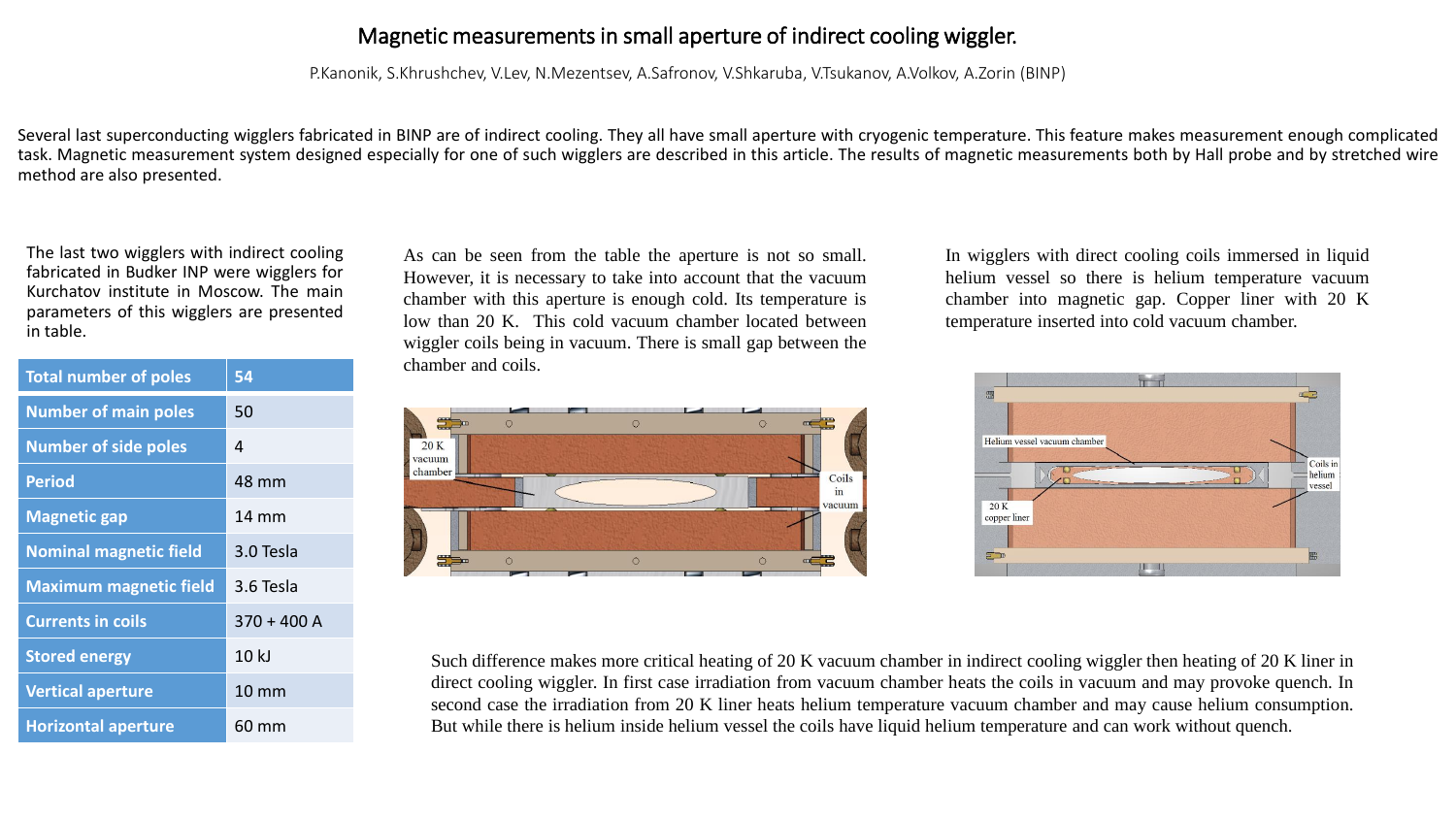In both case for magnetic measurements we need to use antichamber (for carriage with Hall probe or for stretched wire). But in case of indirect cooling wiggler we need to take more care to avoid thermal conductivity between antichamber and 20 K vacuum chamber.

For wigglers we talk about we used rectangular antichamber which also was a rail for carriage with Hall probe. The space between antichamber and vacuum chamber was pumped out. At the one side of the wiggler antichamber had fixed mount to wiggler flange. At the other side the antichamber had a possibility to slide with respect to wiggler flange. Such design is necessary because of vacuum chamber became shorter in process of cooling down while the antichamber has room temperature and does not change its length. The difference in length reached 7 mm. One of the problem connected with small vertical aperture was impossibility to make enough thick antichamber wall. So it was enough difficult to make hermetically connection of antichamber with wiggler flange at the sliding end. This connection is Wilson seal with rubber gasket. So it was very small range between permissible weak and strong tightening.





The carriage with Hall probe. Its rectangular cross section is the same as the antichamber inner cross section. Stretched wire for integral measurements.

You can see also wire position sensor near wiggler flange at this picture.